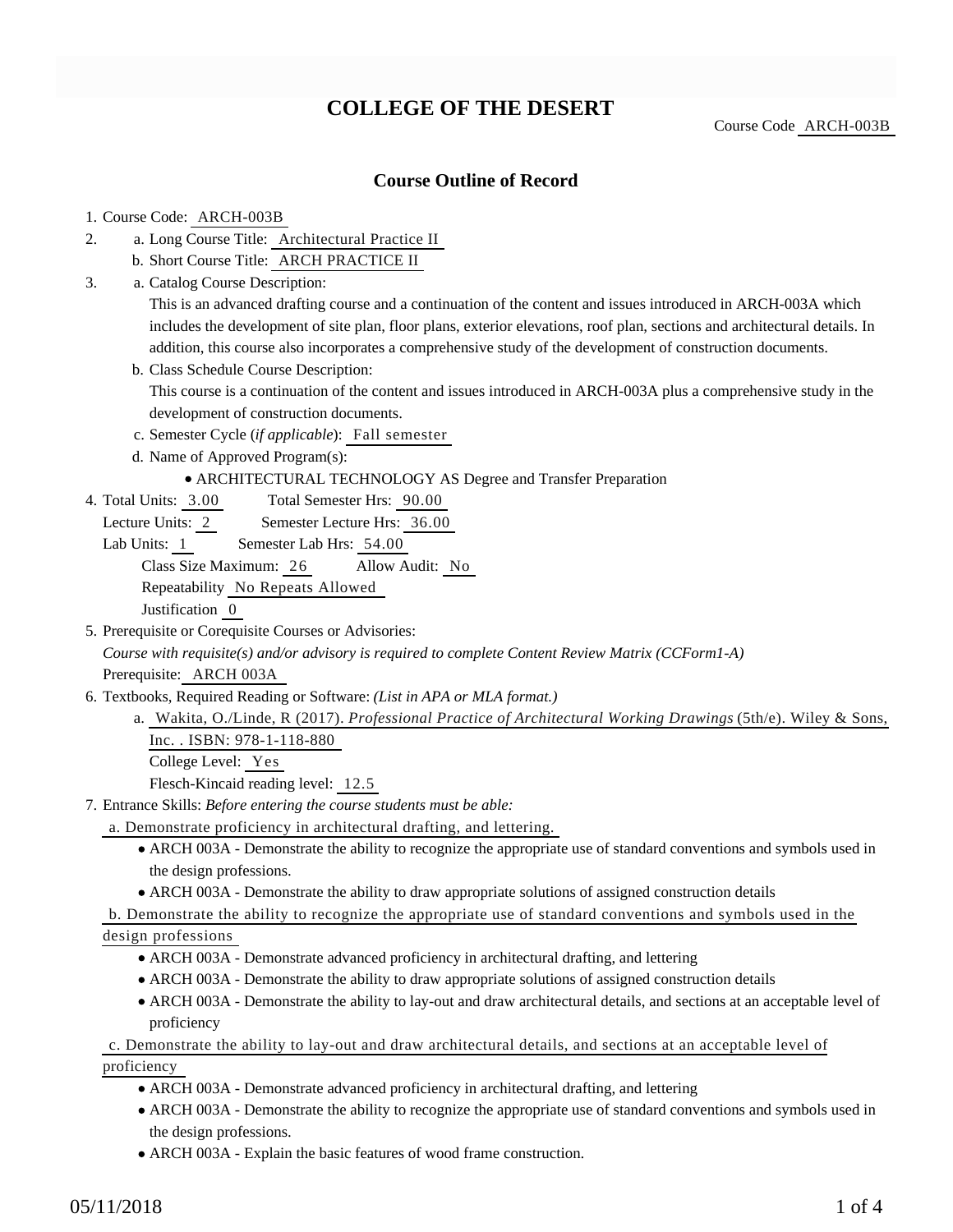• ARCH 003A - Demonstrate the ability to draw appropriate solutions of assigned construction details

#### 8. Course Content and Scope:

#### Lecture:

- a. Site analysis and space adjacency
- b. The process of conceptual design and graphic representation
- c. Preliminary drawings: content and scope
- d. Design Development: content and scope
- e. Preparing construction documents: building codes and regulatory process

#### Lab: *(if the "Lab Hours" is greater than zero this is required)*

The drawing process: site plan, foundation plan, floor plans, roof and ceiling plans, exterior elevations, sections, interior elevations, electrical plan, plumbing and mechanical plan, architectural and structural details, door and window schedules.

9. Course Student Learning Outcomes:

1.

Produce design standards to organize, coordinate, and compose a comprehensive set of working drawings. (Pychomotor)

#### 2.

Develop design concepts in relation to preliminary analysis. (Cognitive)

#### 3.

Display comprehensive solutions to cultural, environmental, and design issues. (Affective)

10. Course Objectives: Upon completion of this course, students will be able to:

a. Demonstrate an understanding of design standards for the organization, coordination, and cross-referencing a complete set of working drawings;

b. Understand and apply the process and sequence which is used to systematically represent 3-dimensional structures in a 2-dimensional format;

- c. Demonstrate the ability to graphically represent construction details and sections by 'freehand' sketching;
- d. Demonstrate the ability to draw a complete set of construction documents for a residential, wood-frame building.

11. Methods of Instruction: *(Integration: Elements should validate parallel course outline elements)* 

- a. Collaborative/Team
- b. Demonstration, Repetition/Practice
- c. Discussion
- d. Lecture

Other Methods:

a. Lectures, films, slides and overhead projections b. Individual student desk critiques c. Weekly pin-ups of students' assignments and critique; d. Demonstrations of acceptable drawing practices by instructor; e. Classroom discussions and problem solving strategies f. Demonstration of interactive CAD lab and studio preparation.

12. Assignments: (List samples of specific activities/assignments students are expected to complete both in and outside of class.) In Class Hours: 90.00

Outside Class Hours: 72.00

#### a. In-class Assignments

a. Classroom participation during lectures is expected and required b. Respond to desk critiques by demonstrating improvement in assignments c. Demonstrate improved skills based on pin-ups and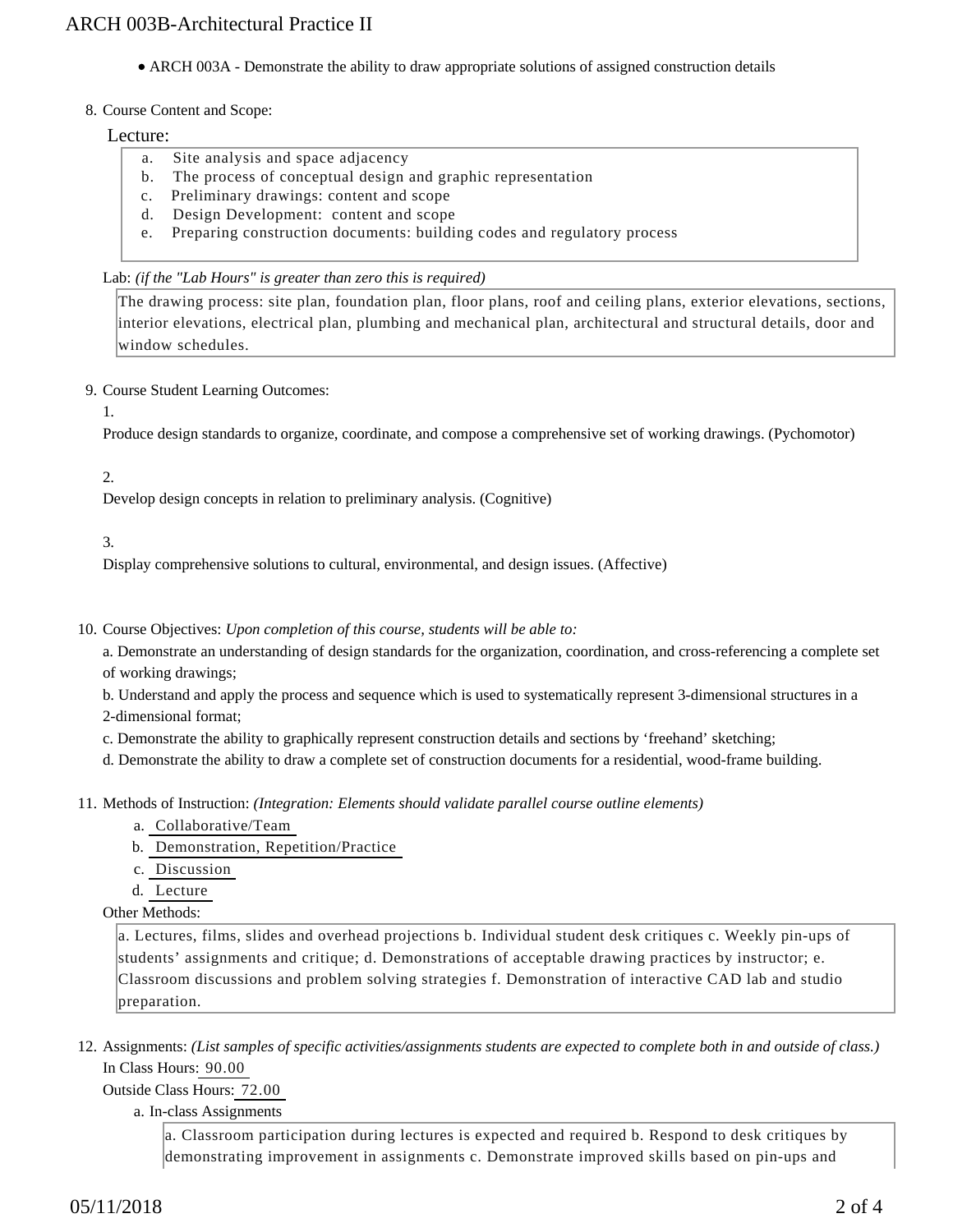# ARCH 003B-Architectural Practice II

critiques d. View slides, films and overheads and develop notes for use in assignments e. Work on design and presentation of semester-long project

b. Out-of-class Assignments

a. Conduct study and gather information on building zoning ordinance for the particular assigned building site b. Conduct study and gather information on building feasibility of assigned project c. Work on design and presentation of semester-long project

13. Methods of Evaluating Student Progress: The student will demonstrate proficiency by:

• Critiques

Individual desk critique and class critique

- Student participation/contribution
- 14. Methods of Evaluating: Additional Assessment Information:

a. Written assignments b. Lecture and studio participation c. Weekly drawing assignments d. Research and library skills (critical thinking skills assignments) e. Mid-term project f. Final project

- 15. Need/Purpose/Rationale -- All courses must meet one or more CCC missions.
	- PO Career and Technical Education

Fulfill the requirements for an entry- level position in their field.

Apply critical thinking skills to execute daily duties in their area of employment.

Apply critical thinking skills to research, evaluate, analyze, and synthesize information.

Exhibit effective written, oral communication and interpersonal skills.

Transfer to a higher level learning institution

IO - Aesthetics

Apply and relate theories of aesthetics to everyday life.

Apply imagination to artistic expression.

Value appearance in terms of how pleasing it is in movement, form, and function.

IO - Critical Thinking and Communication

Apply principles of logic to problem solve and reason with a fair and open mind.

 Appreciate diversity as it is expressed in multiple disciplines and across various cultures through reading, speaking and writing.

16. Comparable Transfer Course

| <b>University System</b> | Campus | <b>Course Number</b> |  |
|--------------------------|--------|----------------------|--|
|                          |        |                      |  |

**University System Campus Course Number Course Title Catalog Year**

**Total Cost** 

- 17. Special Materials and/or Equipment Required of Students:
- Required Material? 18. Materials Fees:

19. Provide Reasons for the Substantial Modifications or New Course:

Periodic Course Review

- a. Cross-Listed Course *(Enter Course Code)*: *N/A* b. Replacement Course *(Enter original Course Code)*: *N/A* 20.
- 21. Grading Method *(choose one)*: Letter Grade Only
- 22. MIS Course Data Elements
	- a. Course Control Number [CB00]: CCC000269786